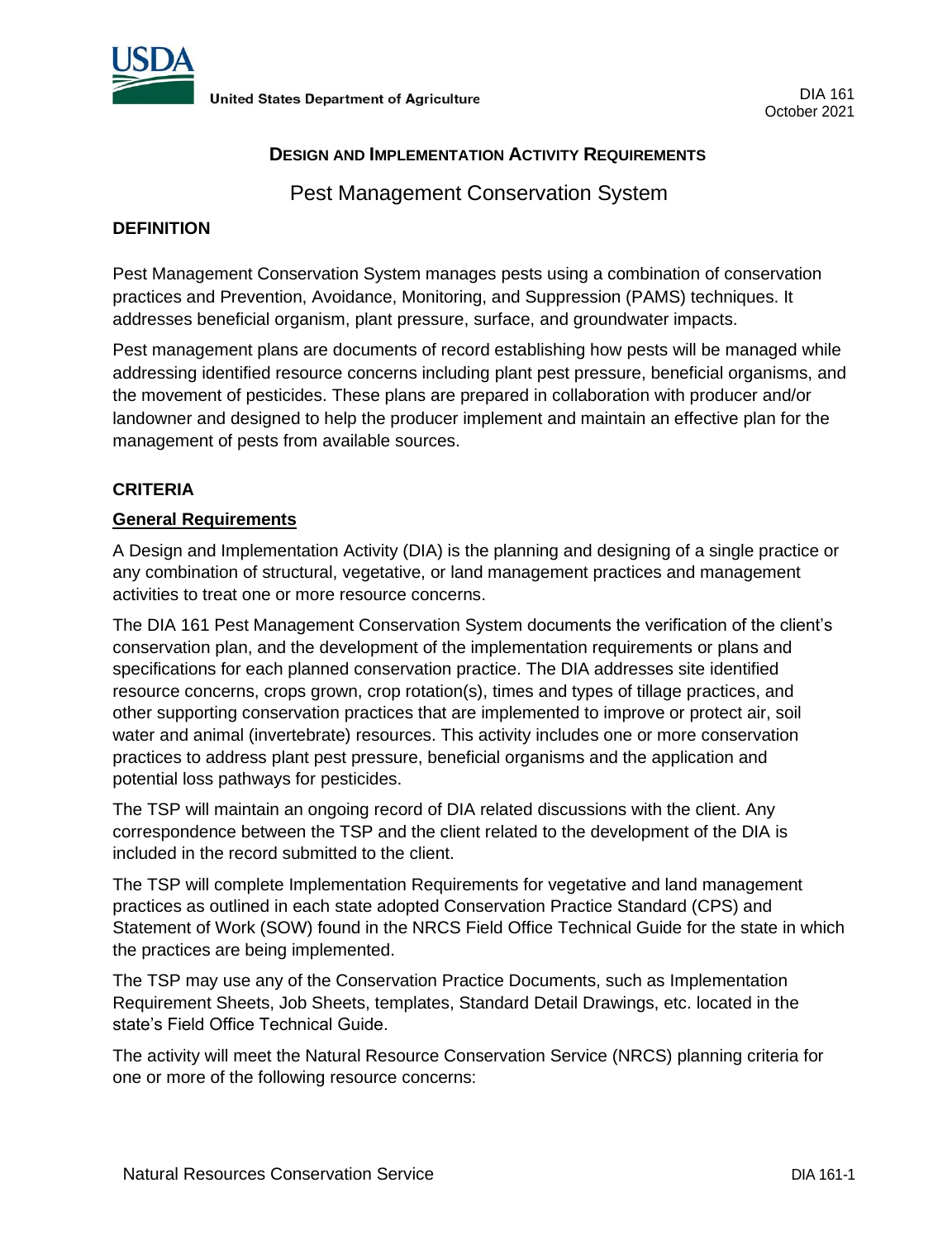- Plant pest pressure
- Injury to beneficial organisms
- Transport of pesticides to surface and ground water
- Emissions of particulate matter (PM) and PM precursors (chemical droplet drift)
- Emissions of ozone precursors (pesticide volatilizations)

The activity will meet the state adopted NRCS Conservation Practice Standards (CPS) and Statements of Work (SOW) for Pest Management Conservation System Code 595 and all other CPS that facilitate Prevention, Avoidance, Monitoring and Suppression (PAMS) activities, soil erosion control or reduce the risk of pesticide transport to surface water, groundwater or air, that are included in the client's conservation plan.

#### **Technical Requirements**

Pest Management Conservation System requirements:

Pest Management Conservation System plans must comply with all technical criteria contained in the state approved Pest Management Conservation System (595) Conservation Practice Standard and address the use and management of all targeted pests, beneficial organisms and pesticides applied on agricultural lands.

Hazard Assessments for Land Treatment on all fields where pesticides are applied:

Land treatment conservation practices planned for the fields where pests are managed can be found in the NRCS Conservation Plan. Resource assessments used to refine the pest management are included in the DIA 161 Pest Management Conservation System plan. Wind and water soil erosion estimates from WEPS and RUSLE2 may be in the client case folder. If no documents are found, complete the assessment for each field. Hazard Assessments must be completed for applicable fields.

General Risk Assessment:

Field evaluation and verification of soil conditions as noted in Web Soil Survey to identify sensitive areas, vulnerable soils (shallow to bedrock/karst; depth to groundwater); surface inlets, concentrated flow paths, surface water, tile outlets and wells.

## Pesticide Hazard Assessment:

The current NRCS-approved tool to assess the hazards of pesticides is the Windows Pesticide Screening Tool (WIN-PST).

### Erosion Risk Assessment:

Planners must use current NRCS nationally approved erosion-prediction technology to assess the risk of transporting pesticides from the field causing off-site degradation due to wind, water, and irrigation induced erosion.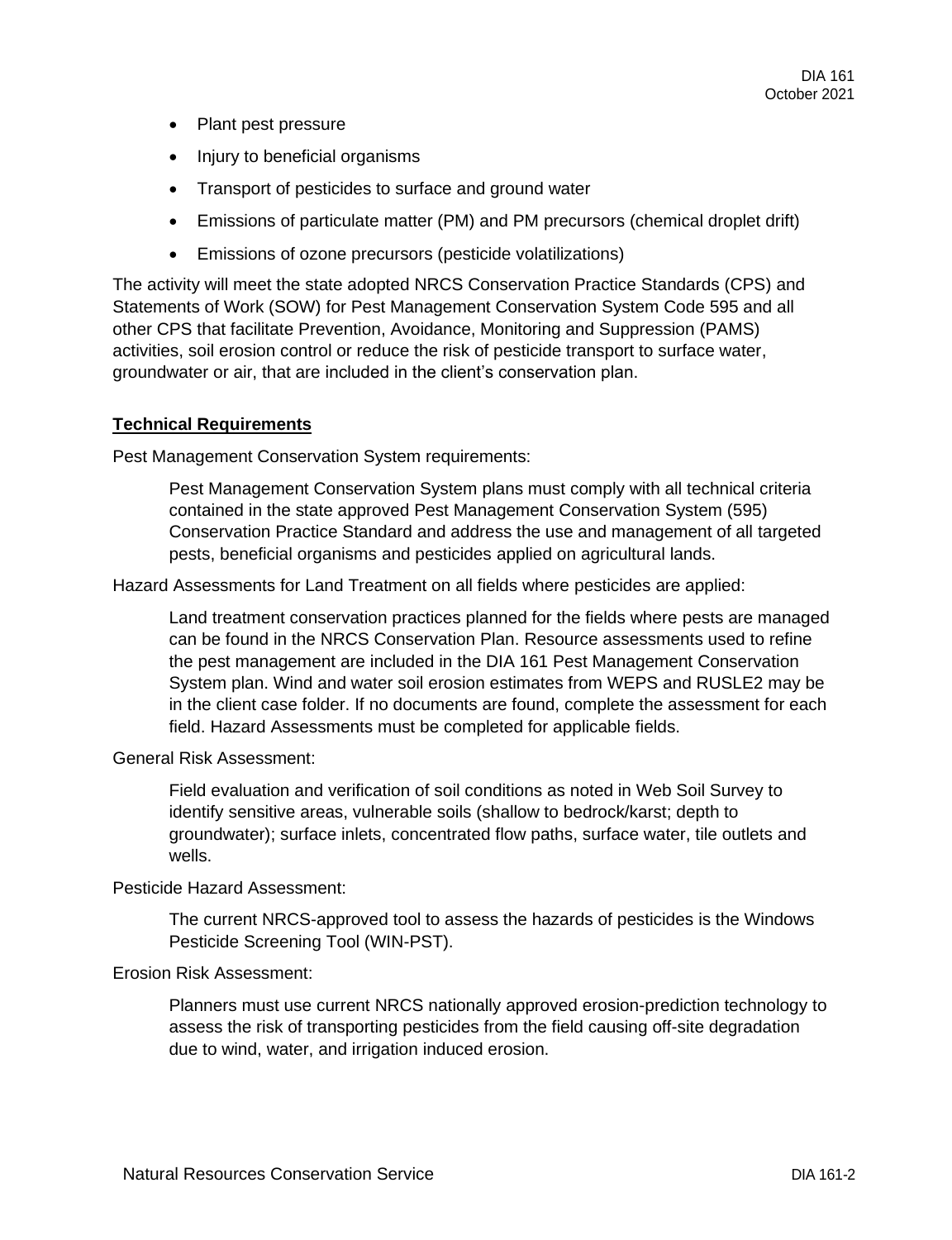### **DELIVERABLES**

Two copies (hardcopy or electronic) of the plan must be developed—one for the client and one for the NRCS field office. At the client's request, Technical Service Provider (TSP) can deliver NRCS's copy to the NRCS Field Office. The client's copy must include the implementation requirements or plans, specifications, operation and maintenance, and quality assurance plan, unless the client requests other documents from this section. The NRCS copy must include all items identified herein. An additional electronic copy of the plan should also be uploaded on NRCS Registry.

### **1. Cover Page**

Cover page reporting the technical services provided by the TSP. Cover page(s) must include the following:

- a. Client information: Name, farm bill program, contract number, and contract item number.
- b. TSP information: name, address, phone number, email, TSP number, TSP expiration date; and county of service.
- c. Farm identification:
	- i. Farm name, owner name, street address, and county/state.
	- ii. Primary phone number of the client.
- d. Statement by TSP that services provided:
	- i. Comply with all applicable Federal, State, Tribal, and local laws, and requirements.
	- ii. Meet applicable NRCS standards, specifications, and program requirements.
	- iii. Are consistent with the conservation program goals and objectives for which the program contract was entered into by the client.
	- iv. Incorporate alternatives that are both cost effective and appropriate to address the resource issues.
- e. TSP certification statement: signature and date.
- f. Client acceptance statement:
	- i. A statement that the plans and specifications adequately represent existing conditions and the selected preliminary design alternatives, and the client understands and will abide with the operation and maintenance plans.
	- ii. Signature of the client and date the client received the plans.
- g. Block for NRCS reviewer acceptance (to be completed by NRCS).

### **2. Conservation Assistance Notes and Correspondence**

- a. Conservation Assistance Notes (NRCS-CPA-6) or other format that includes all components of the CPA-6.
	- i. Document the client's objectives.
	- ii. Document each interaction with the client, include notes and results of that interaction, date, and initials of the TSP.
	- iii. Document each site visit, activity in the field, results of each site visit, all parties present, date, and initials of the TSP.
- b. Any correspondence between the TSP and the client relating to the development of the DIA.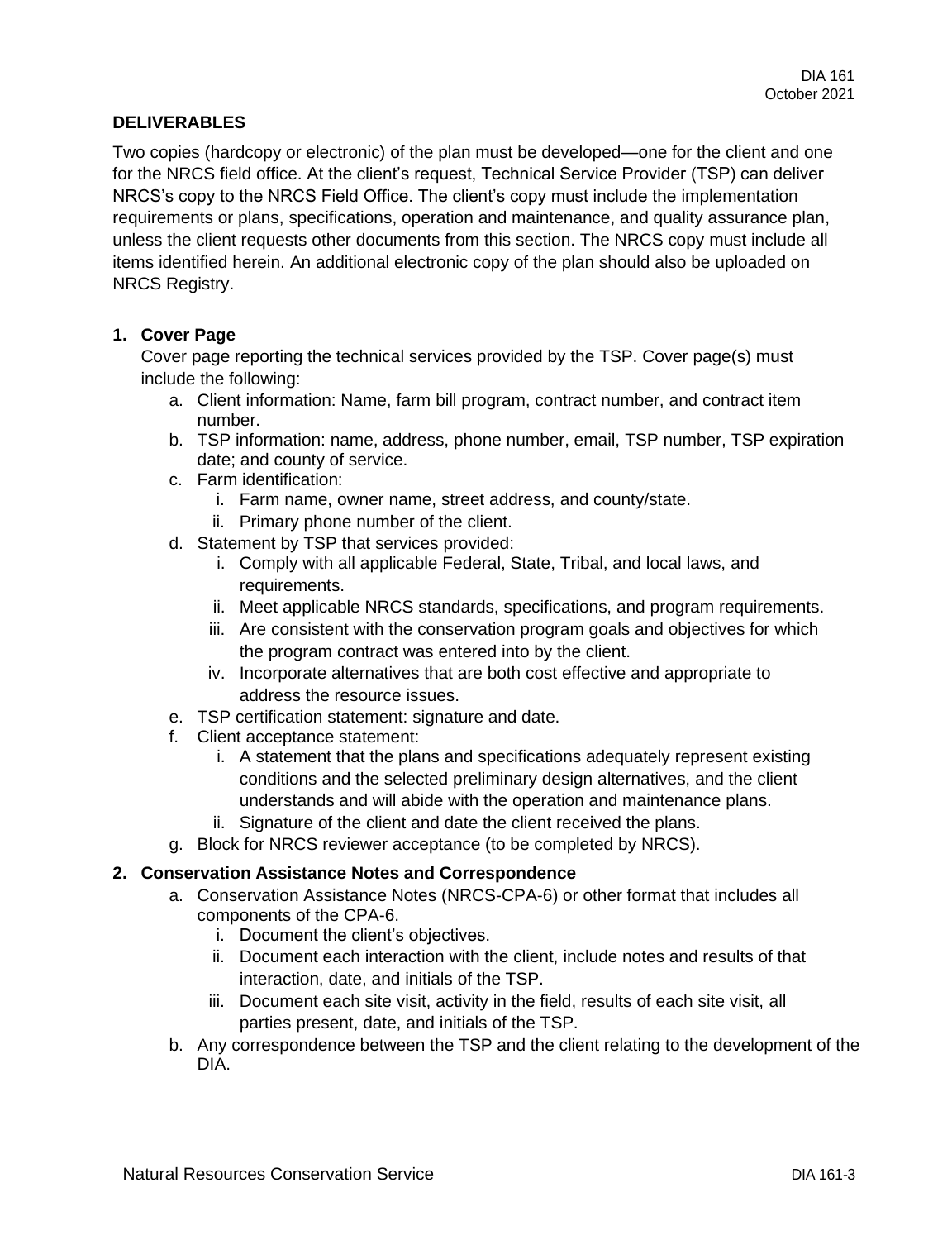### **3. Maps**

- a. Maps: (May be copied from Client Case File Conservation Plan)
	- i. General location map of the implementation areas showing access roads to the location.
	- ii. Conservation Plan map (this may consist of several maps to account for the entire implementation area). This map may be obtained from the client or if the client has a signed release form NRCS-CPA-70.
	- iii. Field maps showing:
		- 1. Soil map units
		- 2. Conservation practices planned (i.e. 595 Pest Management Conservation System)
		- 3. Buffers and setbacks from sensitive areas and surface water.
- b. At a minimum, all maps developed for the DIA will include:
	- i. Title block showing:
		- Map title.
		- Client's name (individual or business).
		- Prepared with assistance from USDA NRCS
		- Assisted By [TSP planner's name].
		- Name of applicable conservation district, county, and State.
		- Date prepared.
	- ii. Map scale.
	- iii. Information needed to locate the implementation area, such as geographic coordinates, public land survey coordinates, etc.
	- iv. North arrow.
	- v. Appropriate map symbols and a map symbol legend on the map or as an attachment.

#### **4. Planning**

- a. Include and update, when needed, the client's conservation plan, which includes all related PAMS conservation practices or activities.
- b. Using the criteria in the applicable state adopted CPS and the client's needs, develop preliminary design alternatives for each practice and/or scenario contracted in this DIA.
	- i. Estimate installation cost, in dollars, of each preliminary design alternative. Work includes developing preliminary layouts, determining feasibility of current infrastructure, determining performance specifications of proposed equipment, computing approximate quantities of all components, and estimating costs of equipment, materials, labor, permits, certifications, and related items required for installation and start-up of the system.
	- ii. Determine the applicable NRCS financial assistance payment schedule scenario, quantity, and payment rates for the implementation of each preliminary design.
- c. Present each preliminary design alternative to the client and obtain the client's selections. Document the selections and date received.
- d. A record of the alternatives developed (a minimum of two alternatives must be developed)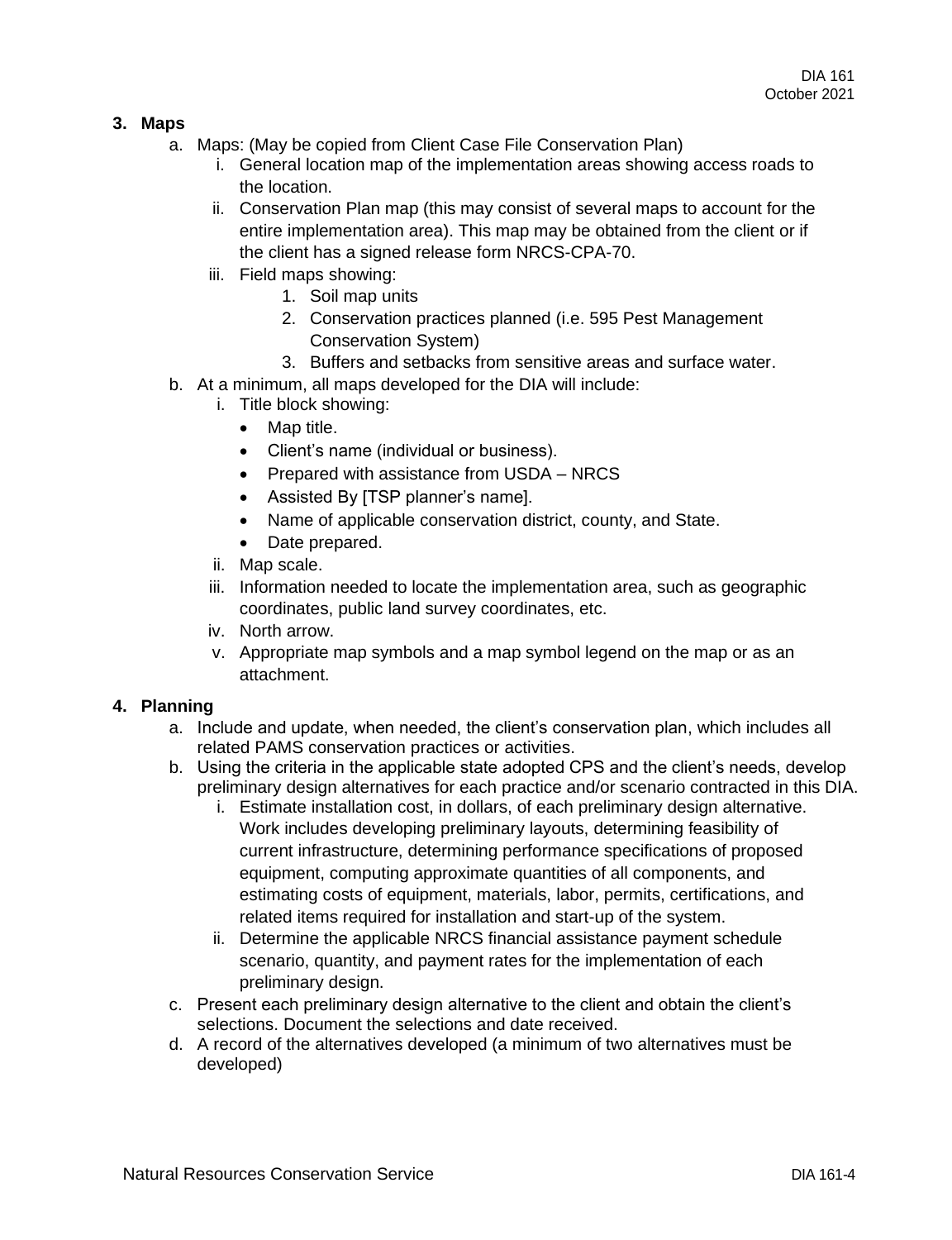- e. A record of the preferred alternative for each habitat type, which includes:
	- i. PLU label (name, number, or both).
	- ii. Client objectives and desired future condition.
	- iii. NRCS practice name and code.
	- iv. Amount to be applied.
	- v. Brief description of the planned practice (practice narrative).
	- vi. Date the planned practice is scheduled to be implemented.
	- vii. As needed, applicable "Conservation Practice Overview" sheets or other prepared material.
	- viii. Operation and maintenance agreements and procedures.
	- ix. Available maps, sketches, and designs resulting from the planning process that will be useful to the client in implementing the plan.

### **5. Documentation (As appropriate for structural and non-structural practices)**

- a. Provide documentation of the following:
	- i. Surveys
	- ii. Geological Investigations
	- iii. Testing
	- iv. Layouts of all components
	- v. Material specifications
	- vi. Infrastructure and other considerations
	- vii. Structural, foundation, hydraulic, and other design computations, and analysis
	- viii. Design checking and reviews
	- ix. Facilitating practices or components
- b. Computations, analysis, and other items that support and ensure adherence to the CPS criteria and are needed to develop the implementation requirements.
- c. Cost estimate of each final design, including costs of components, materials, equipment, and labor required for demolition, relocation, installation, disposal and startup; fees for disposal; permits, and certifications; charges for testing and other quality assurance activities; and all other costs associated with the implementation of each design.
- d. Quality assurance activities that are required during installation to ensure the equipment, materials, and installations meet the design intent, function properly, and can be certified as meeting the plans and specifications.
- e. Other information as required in the CPS Statement of Work, including but not limited to, practice purpose, list of permits, facilitating practices, and state required items that affect safety and other environmental concerns.

#### **6. Implementation Requirements**

- a. Develop written plans and specifications and/ or Implementation Requirements for each design.
	- i. Include, as a minimum, all items listed in each CPS "Plans and Specifications" section and the SOW "Design" section.
	- ii. Include both visual / photographic and narrative descriptions of the work, when applicable. Provide descriptive information on the quality of the completed work and the quantities of all materials required for completion of the work.
	- iii. A location map, plan view and written information are required. These items